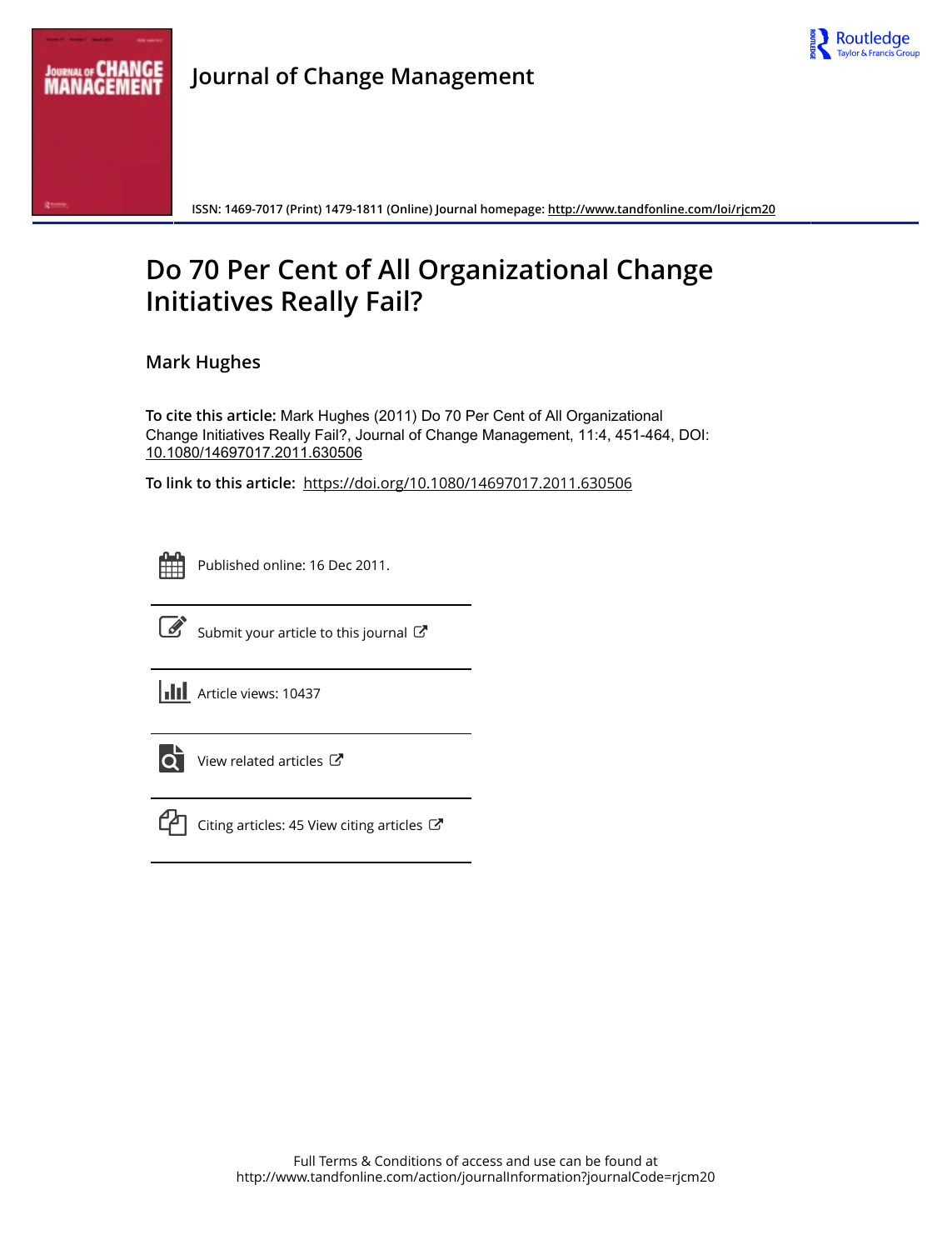# Do 70 Per Cent of All Organizational Change Initiatives Really Fail?

MARK HUGHES

University of Brighton, UK

ABSTRACT A 70 per cent failure rate is frequently attributed to organizational-change initiatives, raising questions about the origins and supporting evidence for this very specific statistic. This article critically reviews five separate published instances identifying a 70 per cent organizationalchange failure rate. In each instance, the review highlights the absence of valid and reliable empirical evidence in support of the espoused 70 per cent failure rate. Organizational-change research and scholarship now exists which enables us to question the belief in inherent organizational-change failure rates. Inherent failure rates are critically questioned in terms of the ambiguities of change, the context-dependent nature of change, competing perceptions, temporal aspects and measurability. In conclusion, whilst the existence of a popular narrative of 70 per cent organizational-change failure is acknowledged, there is no valid and reliable empirical evidence to support such a narrative.

KEY WORDS: Organizational change, failure, success, evaluation

#### Introduction

In the nineties, the influential practitioner magazine Harvard Business Review (HBR) published two articles: Why change programs don't produce change (Beer et al., 1990) and Leading change: why transformation efforts fail (Kotter, 1995). In setting the tone of ongoing debates about organizational-change failure, they offered an important antidote to the aspirational recipes for successfully managing change that Peters and Waterman (1982) and others had enthusiastically promoted in the eighties. They suggested to academics that change management was a flawed concept and, for practitioners, they established the self-fulfilling prophecy that their change efforts would invariably fail. The

1469-7017 Print/1479-1811 Online/11/040451-14 © 2011 Taylor & Francis http://dx.doi.org/10.1080/14697017.2011.630506

Correspondence Address: Mark Hughes, Brighton Business School, University of Brighton, Mithras House, Lewes Road, Brighton, BN2 4AT, UK. Email: m.a.hughes@brighton.ac.uk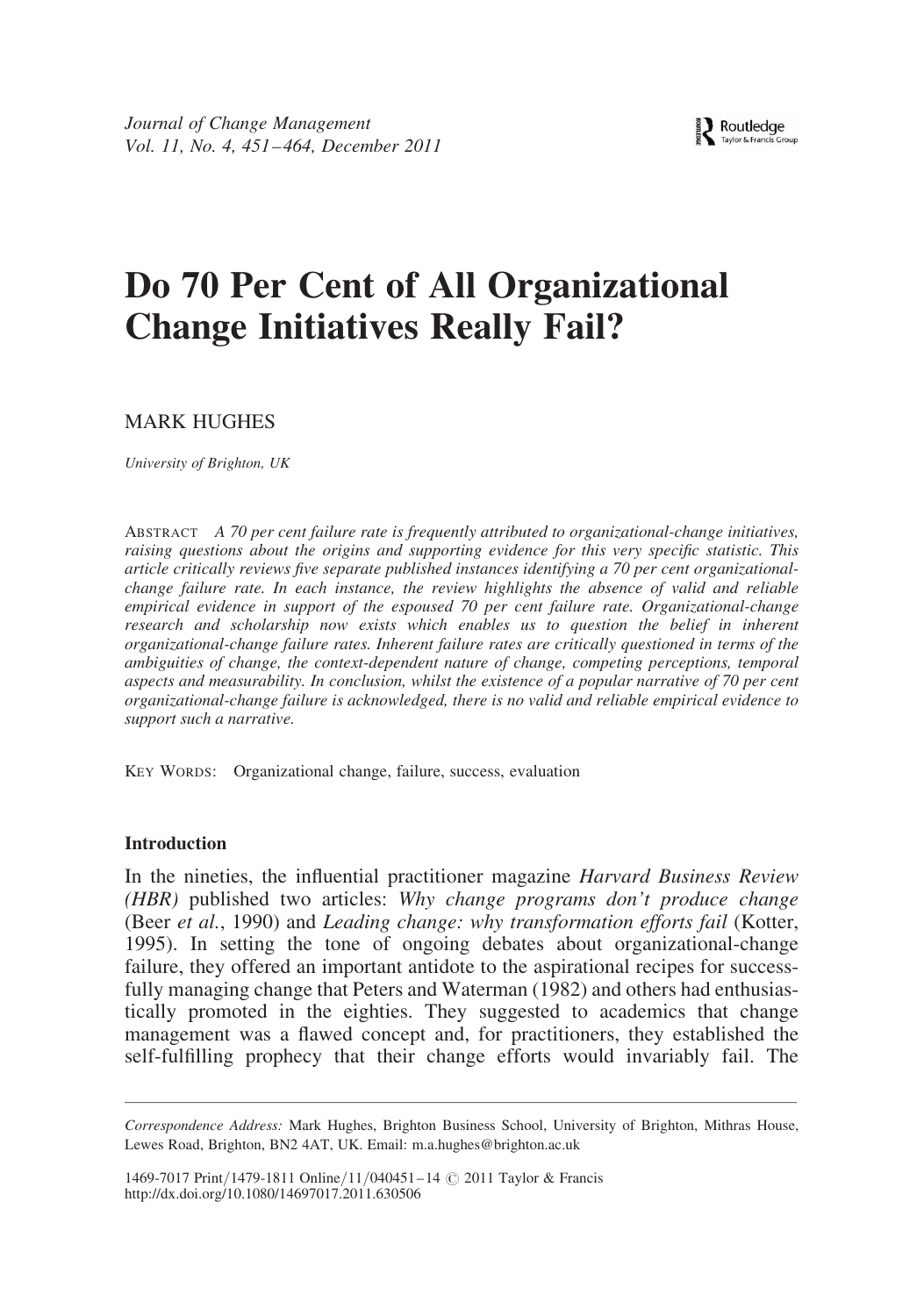failure rate was often referenced back to Beer and Nohria's assertion that 'the brutal fact is that about 70 percent of all change initiatives fail' (2000a, p. 133). The use of a specific statistic implied that 'the brutal fact' had been informed by research into change initiatives. In this article, two related questions are explored:

- 1. What are the origins and supporting evidence for the 70 per cent organizational-change failure rate?
- 2. What academic arguments challenge the concept of inherent organizationalchange failure rates?

The first question is explored through critically revisiting five high-profile instances where a 70 per cent change failure rate was identified. The second question seeks to challenge the utility, both practical and academic, of using inherent organizational-change failure rates. This question is explored through reviewing organizational-change research and scholarship, with specific reference to the role of ambiguity, context, perception, time, and measurability.

# What are the Origins and Supporting Evidence for the 70 Per Cent Organizational-Change Failure Rate?

The following review focuses upon five instances (Hammer and Champy, 1993; Beer and Nohria, 2000a; Kotter, 2008, Senturia et al., 2008 and Keller and Aiken, 2009) which appeared to identify a 70 per cent organizational-change failure rate. In each instance, the original reference is quoted verbatim, contextualised, and the supporting evidence offered by the respective authors is reviewed.

The first instance of a 70 per cent failure rate referred very specifically to reengineering failing, rather than all forms of organizational change. Re-engineering had been introduced in a provocative article: Reengineering work: don't automate, obliterate (Hammer, 1990). Hammer and Champy (1993, p. 200), in their subsequent book, were surprisingly candid, given the rhetorical tone of their book, about the success rate of re-engineering:

Sadly, we must report that despite the success stories described in previous chapters, many companies that begin reengineering don't succeed at it...Our unscientific estimate is that as many as 50 percent to 70 percent of the organizations that undertake a reengineering effort do not achieve the dramatic results they intended.

This quotation resulted in a headline 70 per cent re-engineering failure rate, although without Hammer and Champy's own caveats '...unscientific estimate', '...50 percent to 70 percent', and '...do not achieve the dramatic results they intended.' What is rarely cited is Hammer's own subsequent commentary upon this quotation:

In Reengineering the Corporation, we estimated that between 50 and 70 percent of reengineering efforts were not successful in achieving the desired breakthrough performance. Unfortunately, this simple descriptive observation has been widely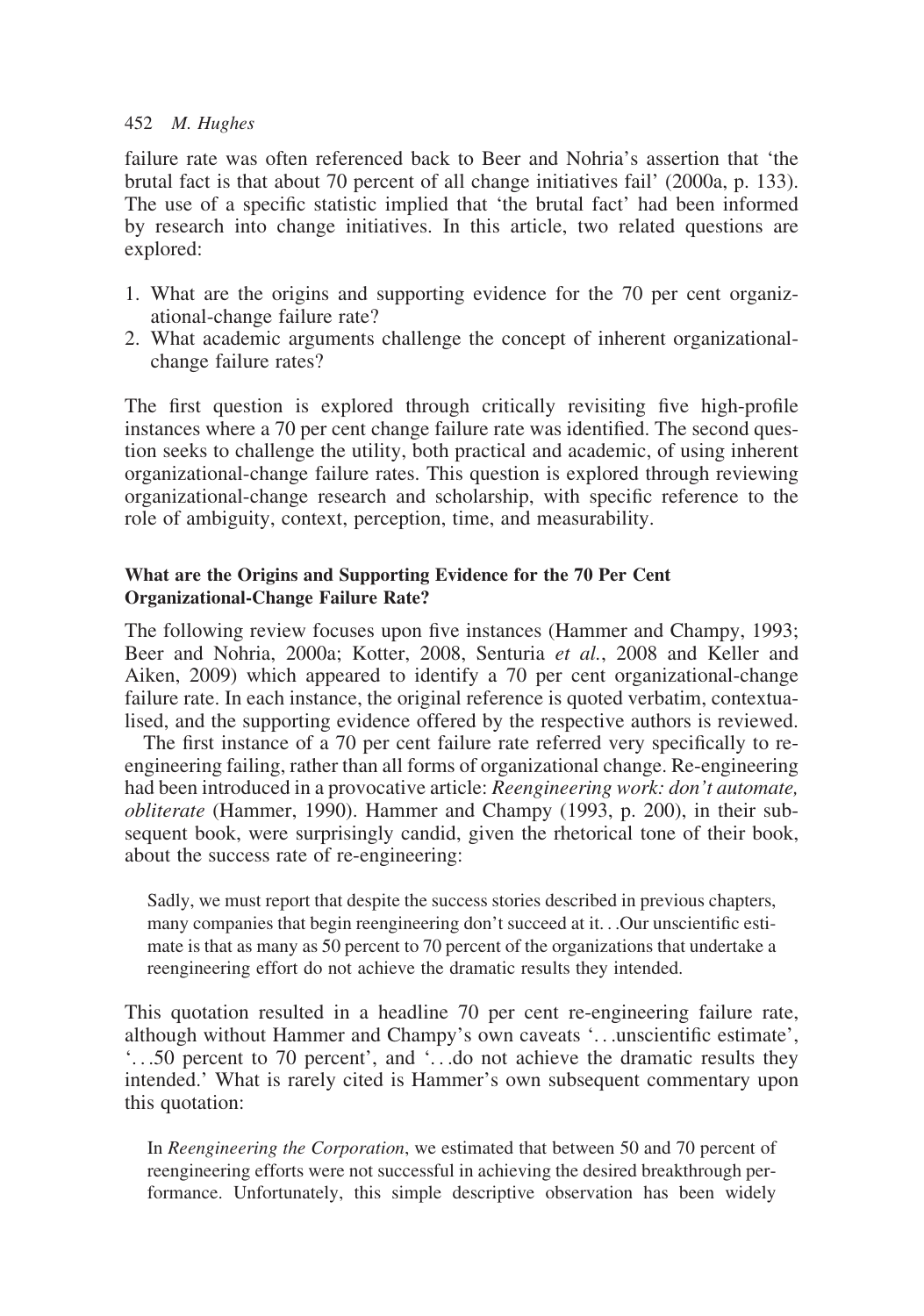misrepresented and transmogrified and distorted into a normative statement...There is no inherent success or failure rate for reengineering. (Hammer and Stanton, 1995, p. 14).

The second instance in which a 70 per cent change failure rate was identified appeared in another HBR article which asserted that 'the brutal fact is that about 70% of all change initiatives fail' (Beer and Nohria, 2000a, p. 133). The authors argued that based upon their 40 years of experience studying the nature of corporate change, two archetypes, or theories, of change exist: Theory E related change to economic value, and Theory O related change to organizational capability. According to Beer and Nohria, most companies reflected a mix of Theory O and Theory E. They discussed Scott Paper and Champion International as case studies of almost pure forms of these theories and ASDA (UK) as an illustration of how the two theories could be effectively combined, in terms of six main dimensions of change. These case studies were informative, although no empirical evidence was cited in support of their assertion that '...about 70% of all change initiatives fail.'

Harvard Business School Press published Breaking the Code of Change in 2000, based upon a conference of a similar name held in 1998. Beer and Nohria (2000b) drew together many respected change scholars and organized the book around their Theory E and Theory O. However, despite the impressive guest list, the book failed to provide empirical evidence to support the assertion that '...about 70% of all change initiatives fail'. It is informative to review the book for anything close to supporting evidence. In chapter 12, Pettigrew (2000, p. 249) cites Bashien et al. (1994), estimating '...that around 70 percent of BPR interventions do not meet expectations'. Bashien et al.'s (1994) finding is based upon Hammer and Champy's (1993) earlier 'unscientific estimate', rather than empirical evidence. In chapter 21, Beer (2000) asserts that 'approximately 70 percent of all total quality management programs are perceived by top management to have fallen short of their aspirations for these programs when they were launched. Approximately the same percentage of reengineering programs fail to achieve their objectives.' (p. 430). Again, the supporting references prove disappointing. Beer's reference to Total Quality Management (TQM) was supported by his own earlier speculation about 75 per cent TQM failure (Spector and Beer, 1994). The reference to re-engineering is supported by a citation to Hall *et al.* (1993), although Hall et al.'s optimistic article does not suggest that 70 per cent of re-engineering programmes fail.

Beer and Nohria (2000b), at their 1998 conference, set themselves and their colleagues the ambitious goal of breaking the code of change and, by association, reducing the 70 per cent change failure rate that they had identified. In reflecting back on their ambitions, Zammuto's (2001, p. 798) review of the book in Administrative Science Quarterly is informative:

Taken as a whole, the volumeillustrates the ideological nature of organizational change. Can the code of change be broken? I don't think it is likely that there ever will be clear agreement about what constitutes effective change management for the simple reason that the answer will always depend on who you ask and what they value.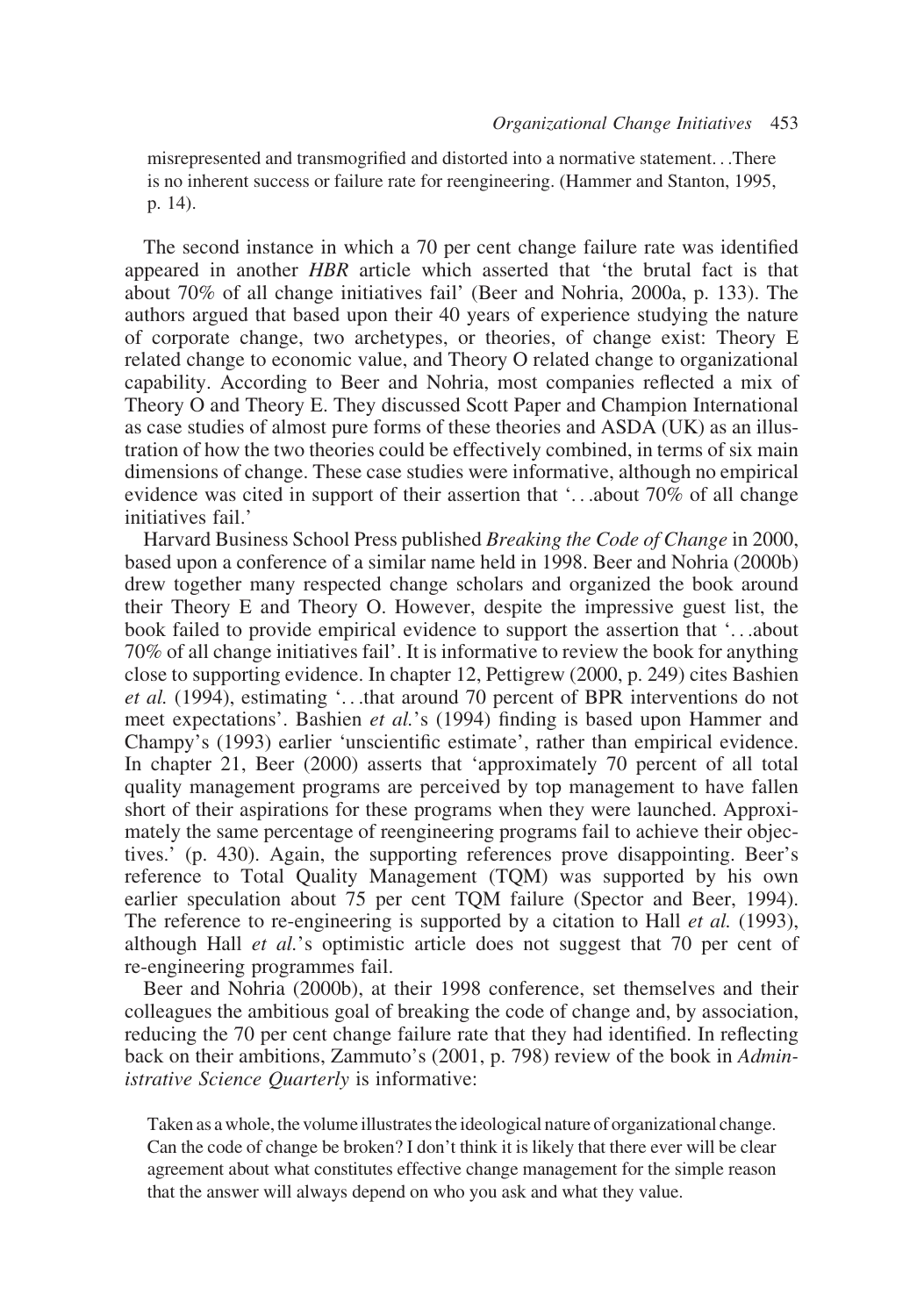This salutary warning raises themes about the highly variable and contested terrain of organizational-change evaluation, which are developed further in the second half of this article.

The third instance which identified a 70 per cent organizational-change failure rate appeared in A Sense of Urgency (Kotter, 2008). Once again, the spectre that Kotter had identified a 70 per cent organizational-change failure rate was raised; however, Kotter's  $(2008, pp. 12-13)$  exact terminology was far more circumspect:

From years of study, I estimate today more than 70 per cent of needed change either fails to be launched, even though some people clearly see the need, fails to be completed even though some people exhaust themselves trying, or finishes over budget, late and with initial aspirations unmet.

Although Kotter refers to 70 per cent and failure, he is not claiming that 70 per cent of all organizational-change initiatives fail, instead, he is suggesting something far more ambiguous. The 70 per cent organizational-change failure rhetoric may help to sell a book by highlighting change failure and then offering a potential recipe for change in terms of increasing the sense of urgency.

The fourth instance also appeared in  $2008 -$  in a Bain and Company publication – which appeared to identify a 70 per cent organizational-change failure rate. Once again, the verbatim reporting of this very specific statistic is informative:

People have been writing about change management for decades and still the statistics haven't improved. With each survey, 70 per cent of change initiatives still fail – and the world is getting more complicated (Senturia *et al.*, 2008, p. 1).

The authors do not cite in their article any research evidence to confirm the 70 per cent failure rate. The authors juxtapose this failure rate with their prescription for effectively implementing change, suggesting that 'some of the best managers PLOT their own story for successful change' (Senturia et al., 2008, p. 1). Their mnemonic – PLOT – stands for plan, lead, operate, and track. They did include a set of links to 'related publications' on their website, although these links are no longer included. In tracking backwards from 2008 through these related publications, the closest evidence for their assertion was, ironically, an article from Pace and Mulvin (2002, p. 1), which opens with the sentence 'Seventy percent of change programs fail, according to the April 2001 (sic) Harvard Business Review article "Cracking the code of change."'

The final instance of the 70 per cent failure rate is an article published by McKinsey and Company in 2009. In The Inconvenient Truth about Change Management, Keller and Aiken (2009), a partner and associate principal at McKinsey's, offer references which appear to support the 70 per cent change failure rate. The first two references that they cite merit further discussion. Keller and Aiken (2009, p. 1) refer to Kotter's (1995) article as follows: 'Kotter's "call to action" cited research that suggested that only 30 percent of change programs are successful'. However, Kotter's (1995) article, rather than being based upon research, was informed by watching more than 100 companies over a decade, and whilst he did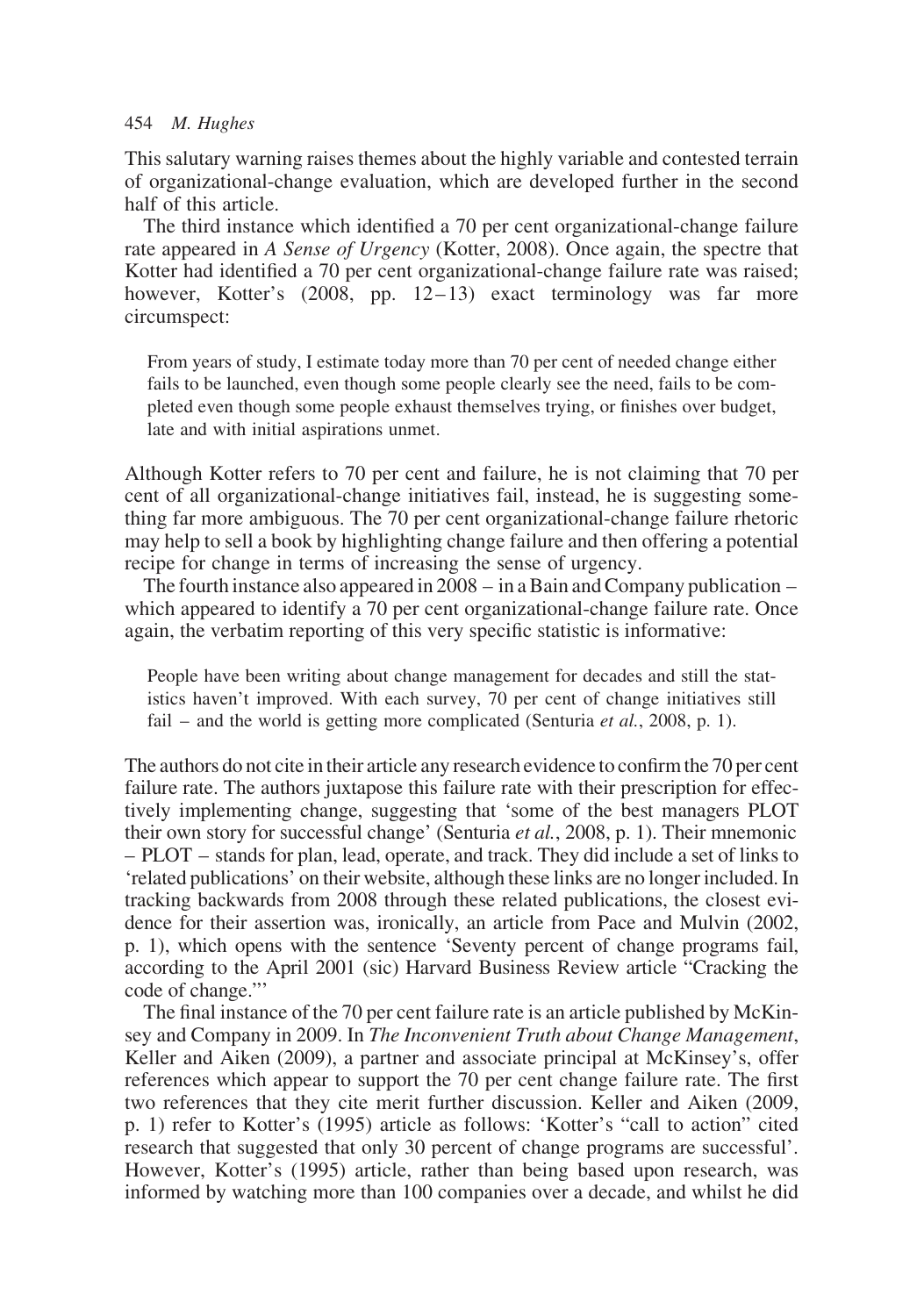highlight the failure of transformation efforts in the article, he did not claim that only '30 percent of change programs are successful.' Their second reference is more perplexing: 'McKinsey & Company recently surveyed 1,546 business executives from around the world, asking them if they consider their change programs "completely/mostly" successful: only 30 percent agreed' (Keller and Aiken, 2009, p.1). The relevant section of the report, from which they cite, has the unequivocal sub-heading 'Success is the norm' (McKinsey and Company, 2006, p. 4). In the short narrative, executives' responses about success are discussed in terms of the company's subsequent performance and sustaining corporate health:

Respondents are a little more positive about the first yardstick, with 38 percent saying that the transformation was "completely" or "mostly" successful at improving performance, compared with 30 percent similarly satisfied that it improved their organization's health. Around a third declare that their organizations were "somewhat" successful on both counts. About one in ten admit to having been involved in a transformation that was "completely" or "mostly" unsuccessful (McKinsey and Company, 2006, p. 4).

In certain instances reviewed here, opportunistic business consultants may have deliberately promoted a 70 per cent organizational-change failure rate, which could be rectified through their consultancy services. However, the inherent 70 per cent organizational-change failure rate, through citations in academic textbooks and journal articles, has become an established norm amongst academics. It is not feasible to review all the secondary citations. However, the two following citations illustrate the status of the 70 per cent inherent organizational-change failure rate. Balogun and Hope Hailey (2008, p. 1) in the introduction to their respected strategic-change textbook, cite Beer and Nohria (2000a) when they suggest that 'figures quoted vary, but many commentators put the failure rate at around 70 per cent'. Vakola and Nikolaou (2005), in the refereed journal Employee Relations, wrote that 'the brutal fact, as Beer and Nohria (2000a) described it, is that 70 percent of all change initiatives fail.' (p. 162).

This review has highlighted the lack of empirical evidence supporting the 70 per cent organizational-change failure rate. The concept of historiography suggests that there will be many histories of organizational change (Cooke, 1999), with certain accounts of failure and success privileged over others. The changefailure literature cited earlier used terminology very loosely, which impedes critical evaluation, for example, 'change programs' (Beer et al., 1990), 'transformation efforts', (Kotter, 1995) and 'change initiatives' (Beer and Nohria, 2000a). Schwarz (2003), in his review of Breaking the Code of Change, observed that, unfortunately, it was not until page 452 that any of the authors, including Beer and Nohria, asked, what is change? '...Beer and Nohria's thesis, while clearly having agency, was compromised from the outset.' (p. 87). The next section presents the academic arguments which challenge the concept of inherent organizational-change failure (success) rates.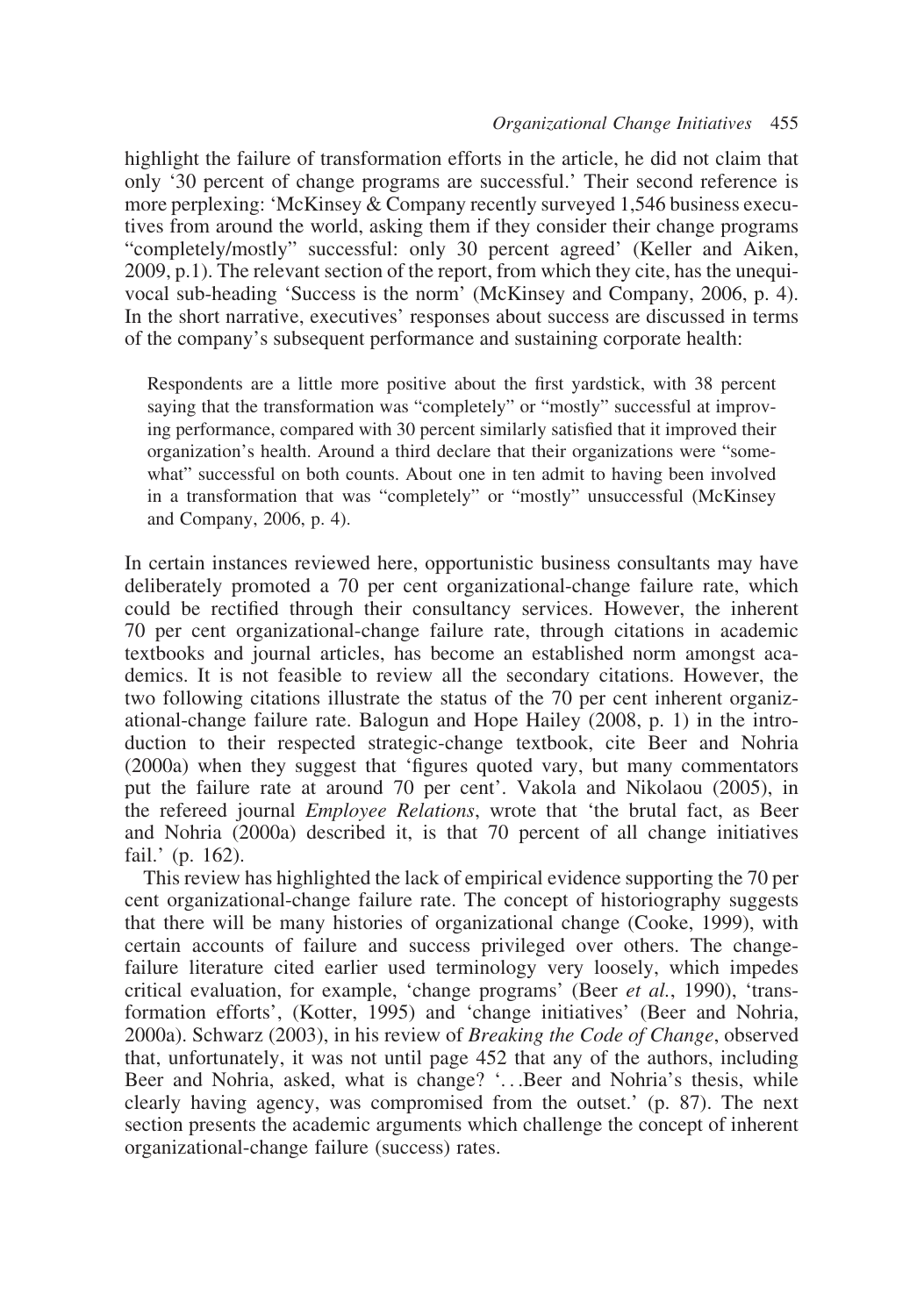## What academic arguments challenge the concept of inherent organizational change failure rates?

In the following discussion, the concept of an inherent organizational-change failure rate is critically questioned in terms of the ambiguities of change, the context-dependent nature of change, competing perceptions, temporal aspects, and the measurability of organizational change.

### The Ambiguities of Organizational Change

Whilst describing organizational change as ambiguous is a truism, ambiguities in terms of espoused- and latent-change rationales, unanticipated outcomes, and the ongoing nature of change and improvisation inform the challenging of inherent change failure rates. Poor performance often acts as a catalyst for organizational change (Amburgey et al., 1993; Boeker, 1997). A common starting point for judging the outcome of an organizational-change initiative is against the publicised rationale for the change. There is merit in evaluating change in terms of espoused rationales, although the downside is that the exercise of power and politics within organizational change is downplayed (Hardy, 1996; Buchanan and Badham, 2008). The politically expedient espoused rationale for an organizational-change initiative may well differ from the less expedient latent rationale for an organizational change. Inherent organizational-change failure rates privilege espoused-change rationales over latent-change rationales.

Organizational change may result in unanticipated outcomes, as well as anticipated outcomes. Unanticipated outcomes may be beneficial or detrimental in terms of the performance of an organization, yet neither were latent rationales nor espoused rationales (see Binney and Williams, 1995). Balogun (2006) highlighted the prevalence of intended and unintended outcomes in strategic change and encouraged a sense-making framework, informing the different ways managers at different levels make sense of organizational-change outcomes. Inherent organizational-change failure rates ignore the unanticipated outcomes of organizational change.

Van de Ven and Poole (1995) and Tsoukas and Chia (2002) have drawn attention to the prevalence of synoptic accounts of organizational change. The changefailure literature cited earlier may be described as offering a synoptic account of change, particularly when emphasizing an end state of organizational change in terms of failure or success. Tsoukas and Chia (2002, p. 570) acknowledge that such snapshots can be useful at different points in time. However, their concern with synoptic accounts of change is that they do not quite capture '...the distinguishing features of change – its fluidity, pervasiveness, open-endedness, and indivisibility.' They argue, persuasively, that ongoing change and improvisation are fundamental features of all change programmes. In understanding organizational change as 'becoming', they acknowledge changing as a norm, rather than an exception. Also, they acknowledge the human agency informing processes of change: '...organizations do not simply work; they are made to work' (Tsoukas and Chia, 2002, p. 577). Inherent organizational-change failure rates fail to acknowledge ongoing change and improvisation.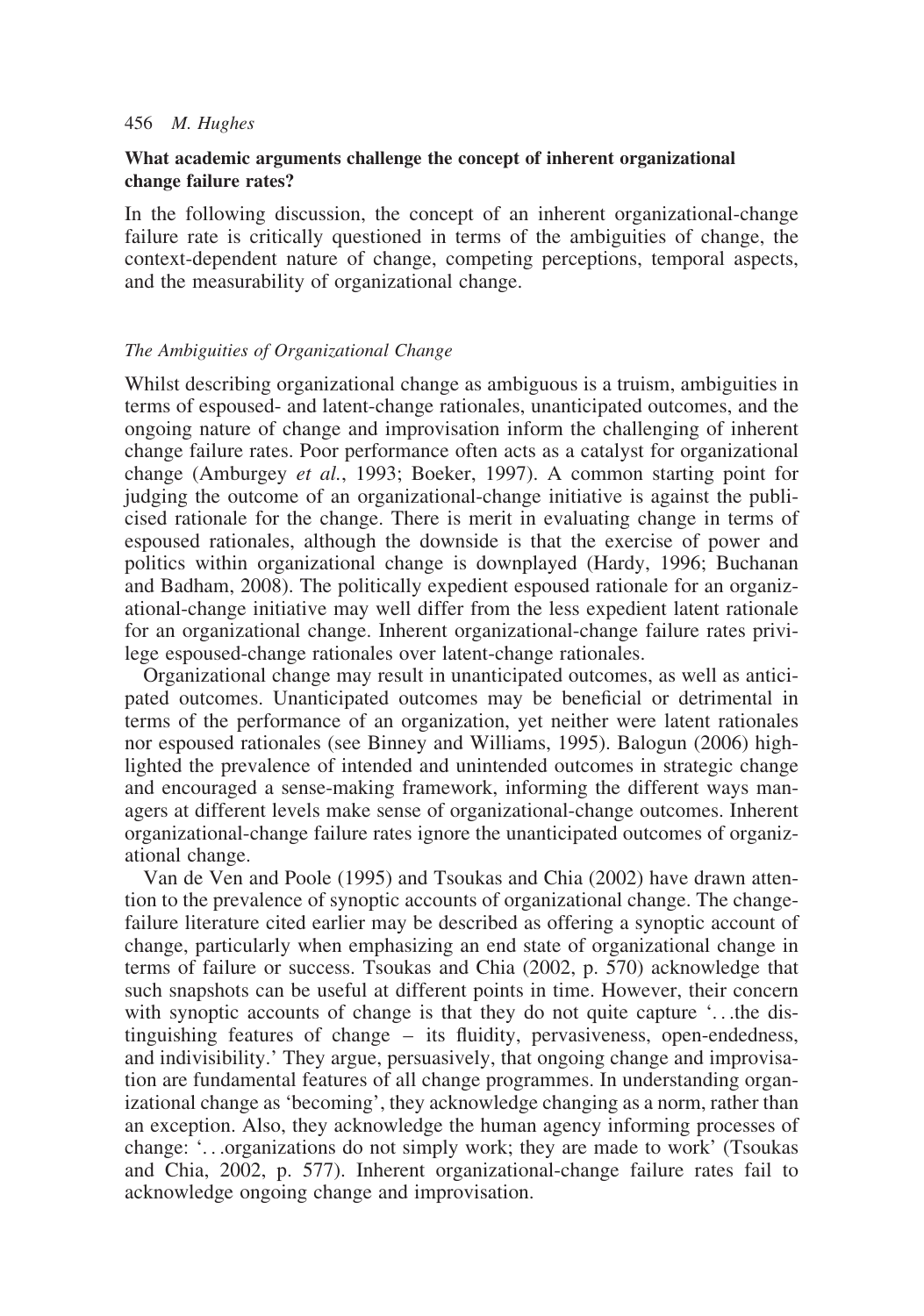## Organizational Change as Highly Context Dependent

There is a rigorous and robust literature relating to the context dependent nature of organizational change (see, for example, Pettigrew, 1985, 1990; Hope Hailey and Balogun, 2002; Dawson, 2003). Pettigrew (1985), through his large-scale longitudinal study of change processes at ICI, demonstrated the need to combine the content of change, processes of change, and the context of strategic change. Instead of regarding change as a single event, change was to be understood as an ongoing process happening over time with major strategic changes typically taking place over many years. Pettigrew (1990) emphasised four key points when analysing change in a contextualist mode: embeddedness, temporal interconnections, exploring context and action, and acknowledging that the causation of change was neither linear nor singular. The previous section highlighted the ambiguous nature of organizational change and rationales for changing. The acknowledgement of organizational change as highly context dependent compounds such ambiguities. The five instances of 70 per cent change failure rates cited in this article appeared to lean heavily upon speculations about failures of programmatic changes such as TQM and BPR (Business Process Reengineering). However, even these dubious programmatic change initiatives need to be evaluated within their own unique contexts. An evaluation of TQM in two companies would reveal many contextual differences. However, the aggregation of such findings, in order to generate an average inherent failure or success rate, whilst neglecting the context-dependent nature of organizational change, is of very limited value. Inherent organizational-change failure rates disregard the unique organizational contexts of different change initiatives.

### Competing Perceptions of Organizational Change Outcomes

Evaluations of organizational-change outcomes are informed by the competing perceptions of evaluators, both within organizations and external to organizations, which may range from satisfaction, joy, and a sense of a job well done, to disadvantage, pain, sadness, and, even, humiliation (Carnall, 1986). Individuals maintain their own personal interpretation of change and what it means to them (Doyle, 2001), complicating evaluation. In a study of perceptions of organizational change within American hospitals, 208 individuals at 11 hospitals were interviewed and relevant documents were reviewed.

...employees are often not aware of positive effects of their restructuring efforts and, contrary to reality, may believe that both cost and quality to have deteriorated when it has improved. Health care leaders need to be aware of these differences in perceptions (and perhaps reality) and those factors that affect how employees' perceptions change over time (Walston and Chadwick, 2003, p. 1600).

This finding illustrates how competing and erroneous perceptions of organizational-change outcomes may simultaneously exist within organizations. In a similar manner, it is necessary to question monological perceptions of change outcomes which pervade publications such as HBR. Collins and Rainwater (2005)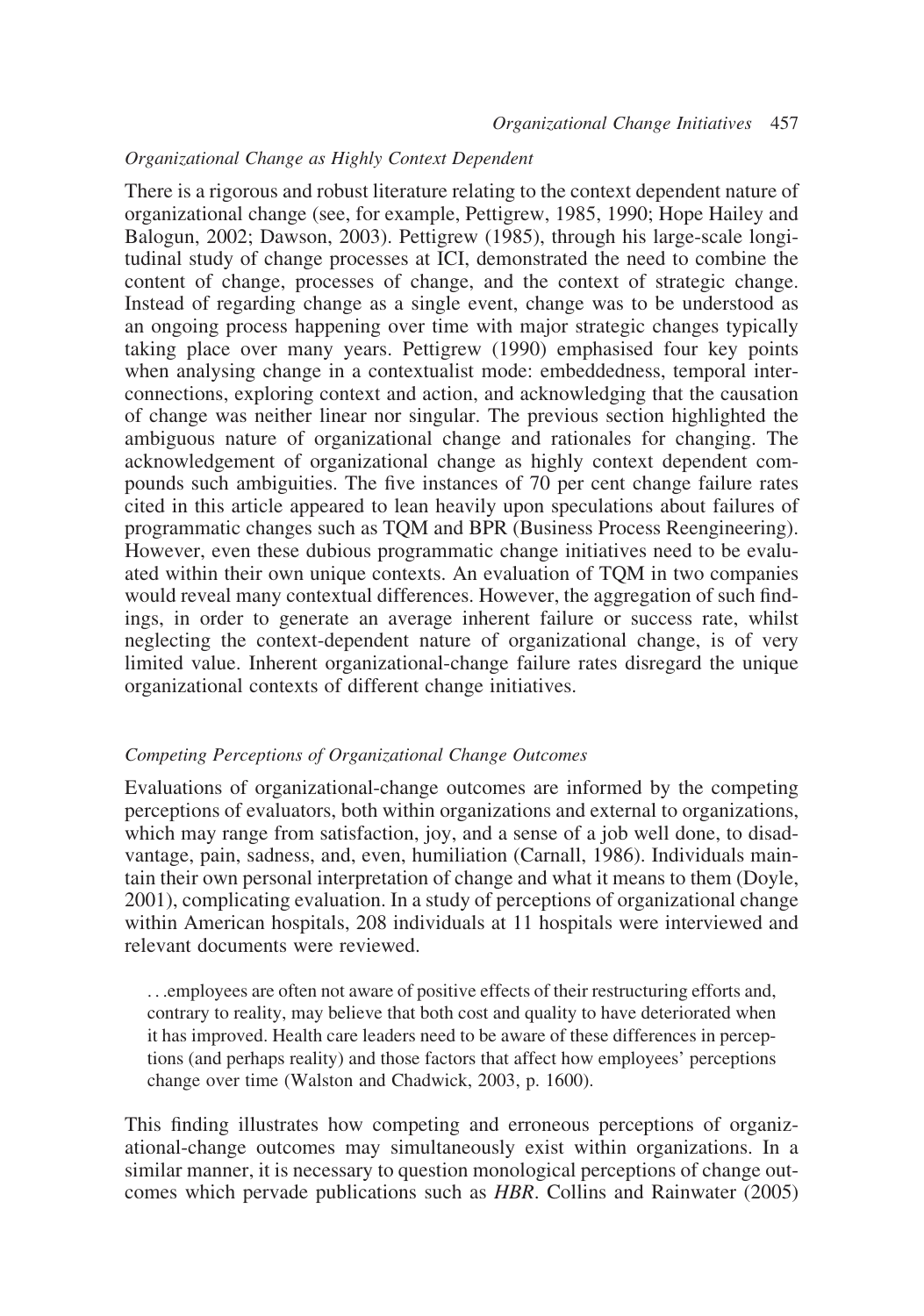reviewed a celebrated account of transformation at Sears, Roebuck and Company which was published in HBR (Rucci et al., 1998). Their review allowed them to challenge the sequential and single-voiced stories which HBR produce (Boje, 2001) and to question both celebratory accounts favoured in HBR and critical accounts of change management. Instead, they favoured polysemic narratives about change management, which recognised the existence of multiple accounts of change. Inherent organizational-change failure rates fail to acknowledge the multiple accounts of change outcomes which exist.

Evaluations of organizational-change outcomes reflect different academic perspectives and, more specifically, the philosophical positions underpinning these academic disciplines, leading to the evaluation of organizational change being described as a 'thorny issue' (Butler *et al.*, 2003). In evaluating change, there are difficulties collecting accurate data, and the nature of the evaluative conclusions derived from the data are problematic, 'specifically, ontological and epistemological paradigms broadly determine the context for the conclusions of the evaluative inference, even though they are rarely made explicit' (Butler *et al.*, 2003, p. 55). Butler *et al.* (2003) focused upon evaluating a professional development programme (the action-thinking programme) designed to develop a new learning culture out of the existing fire-fighting culture within a manufacturing organization. They concluded that evaluation is a form of knowing informed by the evaluator's epistemology and ontology. Epistemology, in their article, referred to what evaluators knew about the action-thinking programme they were evaluating, and ontology referred to their understanding of the reality of the action-thinking programme that they were evaluating. In terms of organizational change, unacknowledged epistemological and ontological positions inform evaluations and, by association, the outcomes of such evaluations. Inherent organizationalchange failure rates neglect ontological and epistemological influences upon evaluation.

## Time and Organizational Change Outcomes

Temporality is an essential aspect of organizational behaviour – there is little sense in ignoring it, treating it implicitly, or in an inadequate manner (George and Jones, 2000). In early writings about organizational change, Lewin (1947) emphasised the need for what he referred to as a time perspective, with regards to the past, present, and future of a psychological field. More recently, Weick and Quinn (1999) and Van de Ven and Poole (2005) have further encouraged interest in relationships between time and organizational change:

Time is the "ether" of change. We judge that change has occurred against a background of time. We use metrics on this background to assess when changes occur, the rate of change, and the extent of change, as well as to establish the opposite of change stability. (Van de Ven and Poole, 2005, p. 1394)

Evaluating organizational change consequently requires engagement with temporality. Collins' (2007) evaluation of the writings of Tom Peters is atypical of evaluations which tend to either excessively celebrate Tom Peters or excessively deride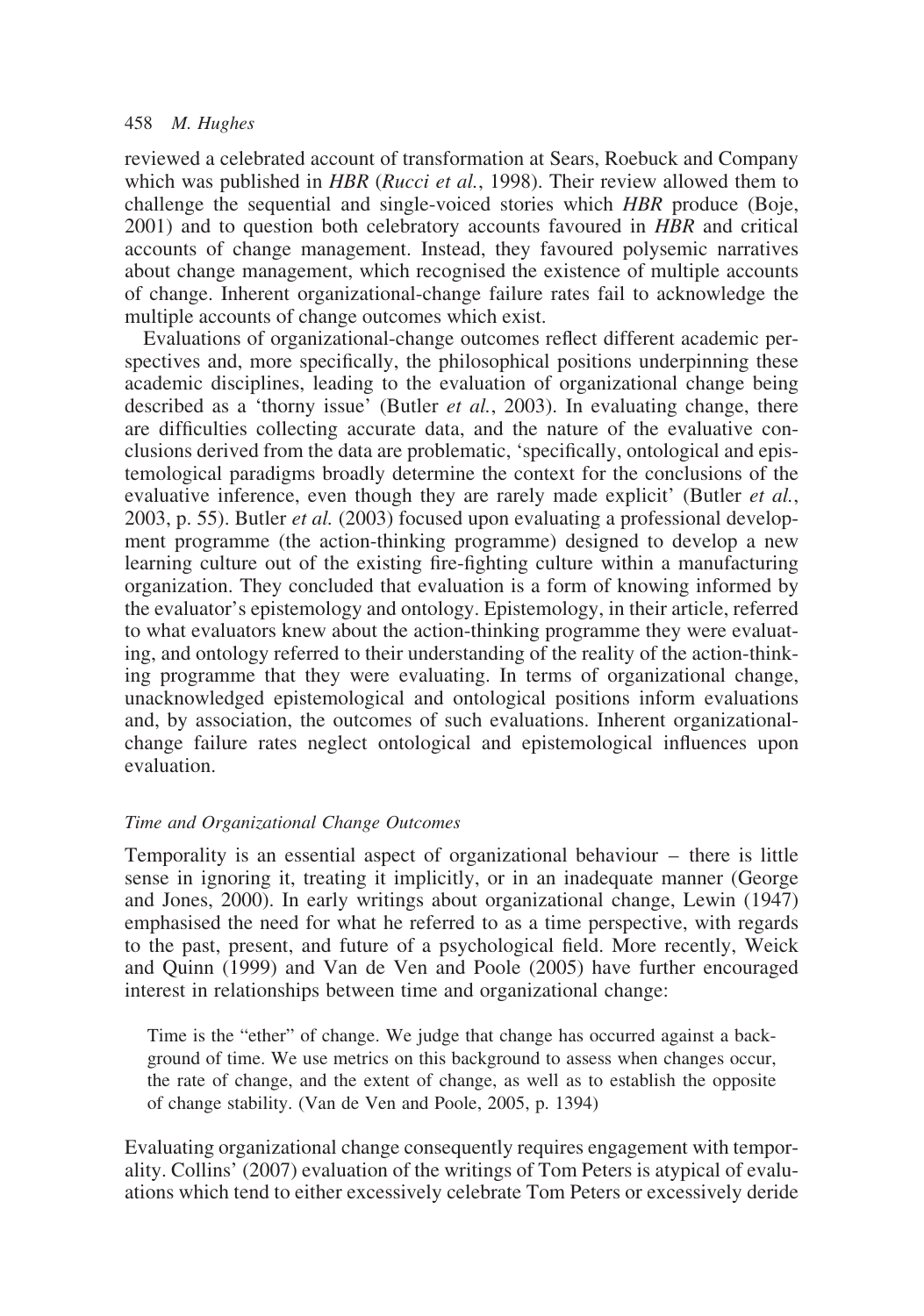Tom Peters. In terms of temporality, Collins revisits the most common major criticism of In Search of Excellence – the featured exemplars of excellence subsequently failed. A good example of such a critique was the Business Week (1984) cover story 'Who's excellent now?' The article highlighted that two years after publication of In Search of Excellence, one-third of the excellent companies were suffering financial distress. However, Collins (2007) cites a subsequent article by Ackman (2002, p. 1), writing in Forbes two decades after the publication of In Search of Excellence, which concluded that 'the companies Peters and Waterman called excellent [in 1982] have easily outperformed the market averages any way you slice it.' Inherent organizational-change failure rates fail to acknowledge the temporal nature of evaluating change outcomes.

Engaging with temporality also raises more pragmatic concerns about the sustainability of perceived positive outcomes of change initiatives (see Buchanan et al., 2005; Palmer et al., 2009 for further discussions of sustainability). The emergent and processual nature of organizational change (discussed in the ambiguities section) raises questions about sustaining change long after high-profile launch events have been forgotten. Inherent organizational-change failure rates downplay important debates about the sustainability of the outcomes of change initiatives.

### The Measurability of Organizational Change Outcomes

The concept of the 70 per cent change failure rate gains legitimacy from the implication that this statistic is empirically informed. Managers often focus attention upon, and become preoccupied with, the technical side of change, in dealing with quantifiable and predictable issues (Bovey and Hede, 2001). The danger with this line of reasoning has been referred to as the McNamara Fallacy:

The first step is to measure whatever can be easily measured. This is OK as far as it goes. The second step is to disregard that which can't be easily measured or to give it an arbitrary quantitative value. This is artificial and misleading. The third step is to presume that what can't be measured easily really isn't important. This is blindness. The fourth step is to say that what can't be easily measured really doesn't exist. This is suicide. (Handy, 1994, p. 219)

The McNamara Fallacy helps to explain the promotion of the concept of the 70 per cent organizational-change failure rate. In the absence of empirical evidence supporting the espoused organizational-change failure rate, 'an arbitrary quantitative value' of 70 per cent has been assigned to change failure, based upon an assumption that 'what can't be measured easily really isn't important', in this instance, any form of qualitative evaluation of organizational change. Unfortunately, this approach avoids advances in researching organizational change qualitatively (for example, Pettigrew, 1990; Schwarz and Huber, 2008). Inherent organizational-change failure rates downplay any form of qualitative evaluation of organizational change.

It is very difficult and even unrealistic to evaluate an organizational-change initiative in isolation from other initiatives to which an organization has been exposed. For example, Kelemen et al. (2000, p. 154) questioned the belief,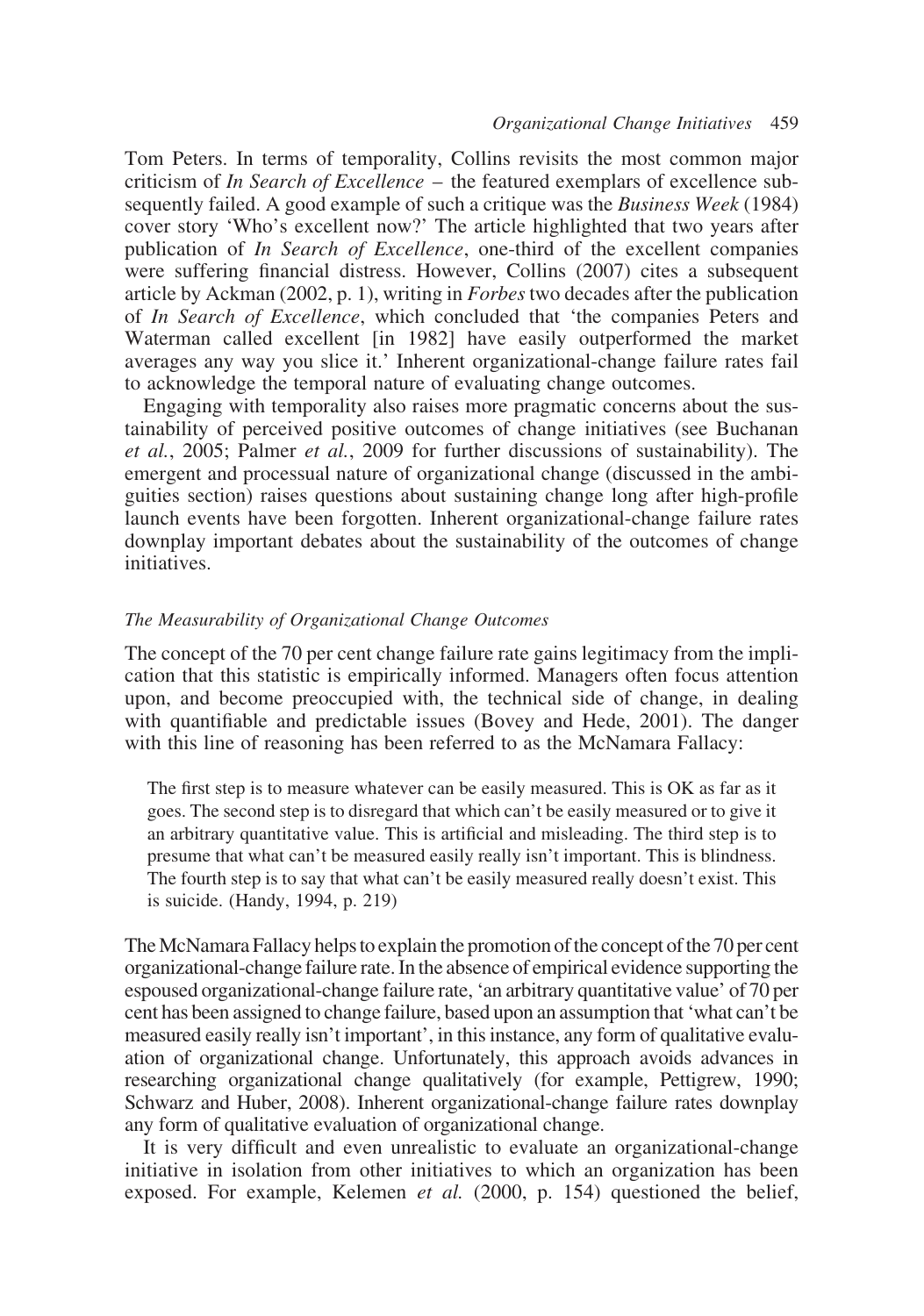promoted by Hammer and Champy (1993), that BPR and TQM were fundamentally different philosophies of organization: 'In reality, BPR and TQM practices can draw on similar resources and, in certain settings, be interrelated to the extent that their complex, programmatic effects are difficult, if not impossible, to separate.' Doyle et al. (2000, S63), in their survey of managers, reported that 67 per cent agreed (17 per cent strongly) that 'the change process cannot be evaluated effectively because there are too many overlapping initiatives running at one time.' These findings complicate analysis of the evaluative claims made for and against TQM and BPR. Inherent organizational-change failure rates assume that the influence of a single change initiative can be isolated and separately measured.

#### Conclusion

The five instances featured in this article, in specifically highlighting a 70 per cent organizational-change failure rate, implied that research had been undertaken. In writing this article, the expectation was that an evaluation could be undertaken in terms of the methodology, epistemology, and ontology of the respective authors and the subsequent reliability and validity of their reported findings. However, the 70 per cent organizational-change failure rhetoric was largely informed by magazine articles and practitioner books lacking discussion of methodologies, epistemologies, and reference to organizational-change research and scholarship.

It is impossible to state with certainty the origins of the espoused 70 per cent change failure rate. Hammer and Champy's (1993) 'unscientific estimate', with reference to re-engineering, may have been responsible for the arbitrary choice of, specifically, a 70 per cent failure rate. Whilst Beer and Nohria's (2000a, 2000b) thesis was compromised from the outset, in trying to find evidence to support their belief that 70 per cent of all change initiatives fail, their speculations about programmatic change such as TQM and BPR may have informed their thinking. By 2008, the likes of Kotter (2008) and Senturia et al. (2008) felt comfortable quoting the 70 per cent change failure rate as an accepted fact, without the burden of evidence or supporting references.

It is equally difficult to establish why the concept of the 70 per cent failure rate, despite the absence of empirical evidence, has endured for so long. Beer (2000, p. 435) does make passing reference to an 'unconscious collusion' between academics, consultants, and managers as an explanation for the paucity of knowledge about '...the processes, values, skills, and context that underlie success and failure.' Promoting the existence of a 70 per cent change failure rate provides a rationale for further academic theorising and research, a rationale for consultancy services through emphasising the problematic nature of change, and legitimizes the work of those managers managing change. Beer and Nohria (2000a) will be remembered for revealing their brutal fact that '...about 70% of all change initiatives fail'. However, towards the end of Beer and Nohria (2000b), Beer (2000, p. 441) did concede their inability to break the code of change and, looking to the future, believed that 'deep longitudinal inquiry will reveal crucial details about the process of change and its success.'

The second half of this article has drawn upon organizational-change research and scholarship in order to present the academic arguments which challenge the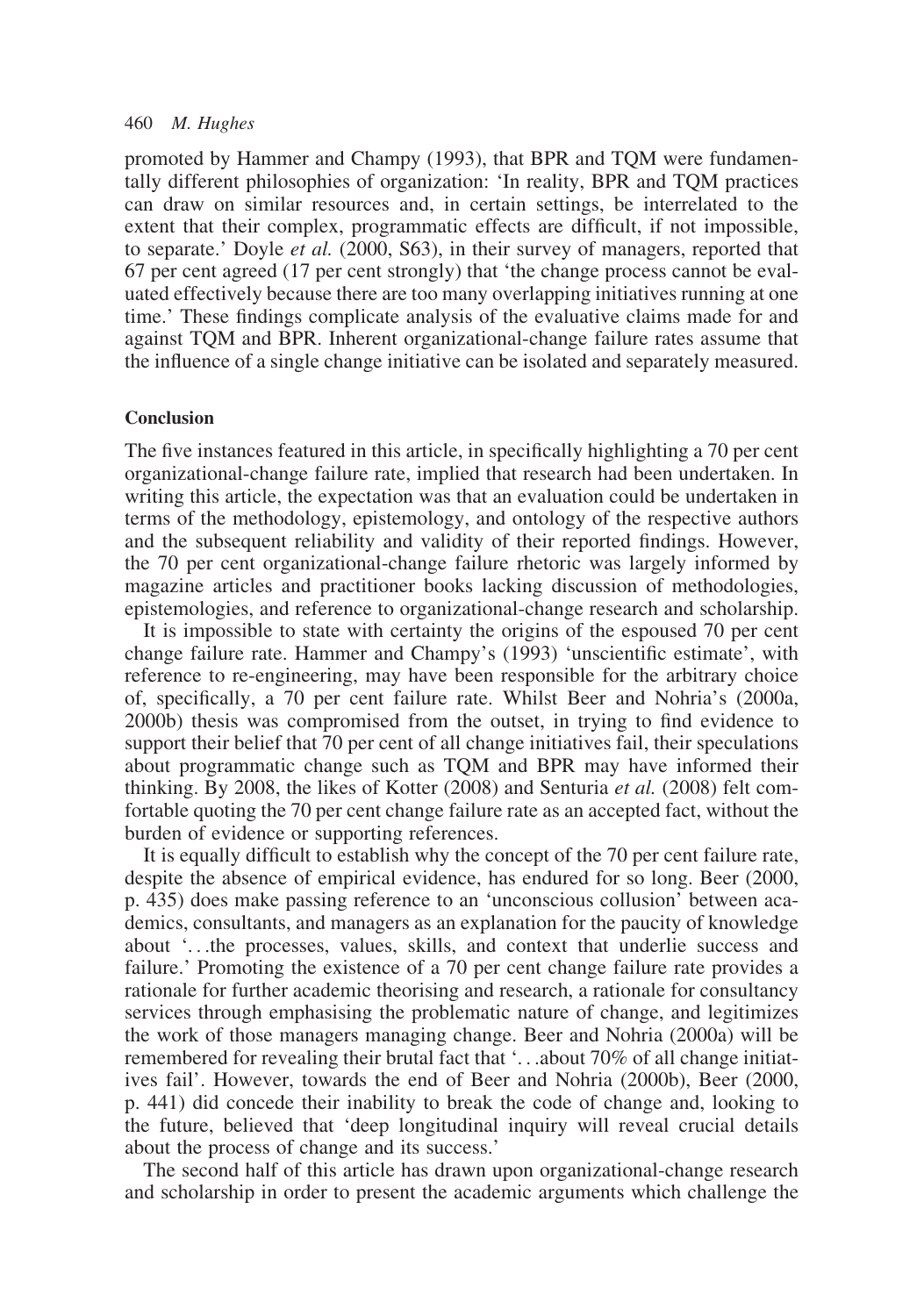enduring belief in inherent organizational-change failure rates. In Table 1, the major arguments, developed in this article, against using inherent change failure (or success) rates are summarised:

The arguments summarised in Table 1 challenge ongoing narratives about inherent organizational-change failure rates. The implications are greater than questioning the espoused 70 per cent failure rate; the implication is that any inherent change failure rate is inappropriate. The belief that organizational change is a code which once cracked/broken will result in lower change failure rates misrepresents the ambiguous and dynamic practice of managing change and what is now known about processes of changing. The arguments summarised in Table 1 also suggest that even the evaluation of specific organizational changes, such as re-engineering, may not be amenable to being aggregated into inherent success and failure rates.

In conclusion, Peters and Waterman (1982) implied that following their eightstep recipe offered the best way to achieve successful change. In searching for excellence, by association, they also gave impetus to the search for changeinitiative failures. In Search of Excellence has been repeatedly critiqued (Business Week, 1984; Aupperle et al., 1986; Guest, 1992), however, Collins (2007, p. 42), in revisiting the writings of Tom Peters, acknowledged that In Search of Excellence conveyed an inescapable and important truth, 'namely that organizational life is complex, ambiguous and so difficult to navigate.' Collins (2007, p. 145) also believed that 'Tom Peters has been at the leading edge of a movement which has acted to (re) shape our appreciation of the very nature of managerial work.' In parallel to these developments, over the past 30 years, organizationalchange research and scholarship has deepened our understanding of the complexities and ambiguities of organizational change, and there has been a greater appreciation of the role of language, in general, and stories and narratives within managerial work, in particular (Gabriel, 2000; Boje, 2001). This progress has informed both the theory and practice of change management. However, there

| <b>Table 1.</b> Arguments against the concept of an inherent organizational change failure |                |  |  |
|--------------------------------------------------------------------------------------------|----------------|--|--|
|                                                                                            | (success) rate |  |  |

| The ambiguities of organizational change                                                   |
|--------------------------------------------------------------------------------------------|
| Privileges espoused change rationales over latent change rationales                        |
| Ignores the unanticipated outcomes of organizational change                                |
| Fails to acknowledge ongoing change and improvisation                                      |
| Organizational change as highly context dependent                                          |
| Disregards the unique contexts of different change initiatives                             |
| Perceptions of organizational change outcomes                                              |
| Fails to acknowledge the multiple accounts of change outcomes which exist                  |
| Neglects ontological and epistemological influences upon evaluation                        |
| Time and organizational change outcomes                                                    |
| Fails to acknowledge the temporal nature of evaluating change outcomes                     |
| Downplays important debates about the sustainability of the outcomes of change initiatives |
| The measurability of organizational change outcomes                                        |
| Downplays any form of qualitative evaluation of organizational change                      |
| Assumes that the influence of a single change initiative can be isolated and measured      |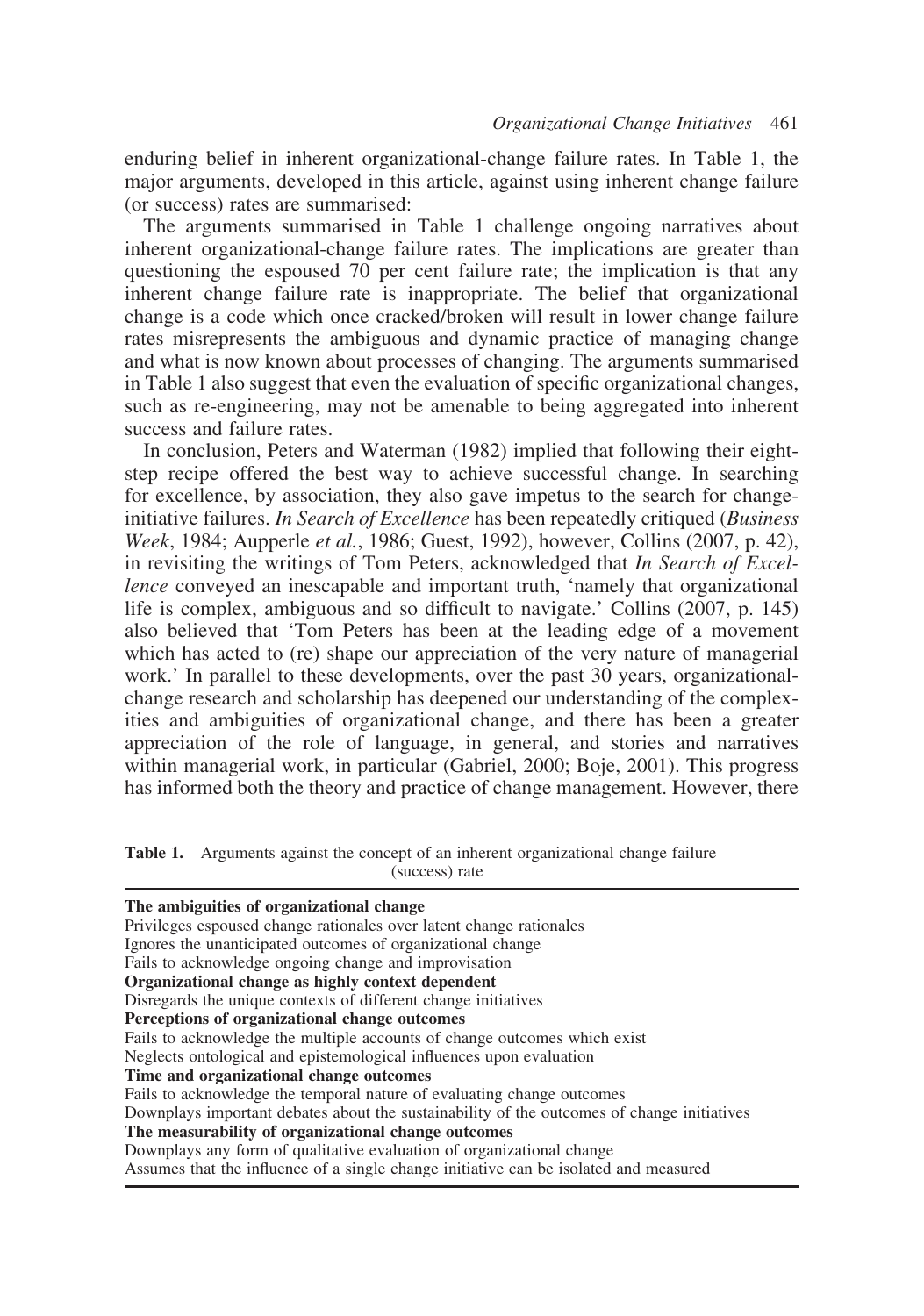is no empirical support for polarised preoccupations with, either, the best way to manage change (success) or the worst way to manage change (failure). Evidencebased change practice requires valid and reliable empirical evidence, which does not exist in support of the popular belief in the inherent 70 per cent change failure rate.

### Acknowledgements

I thank Professor Lew Perren for his internal review of an earlier version of this article. I thank Professor Bernard Burnes for initiating and editing this special issue and the two reviewers for their reviews of this article. Responsibility for all opinions expressed within this article resides with the author.

#### References

- Ackman, D. (2002) Excellence sought and found, *Forbes*, April 10 2002, pp. 1–2 Available at [http://www.](http://www.forbes.com/2002/10/04/1004excellent.html) [forbes.com/2002/10/04/1004excellent.html](http://www.forbes.com/2002/10/04/1004excellent.html) (accessed 27 June 2011).
- Amburgey, T.L., Kelly, D. and Barnett, W.P. (1993) Resetting the clock: the dynamics of organizational change and failure, Administrative Science Quarterly, 38(1), pp. 51–73.
- Aupperle, K.E., Acar, W. and Booth, D.E. (1986) An empirical critique of in search of excellence: how excellent are the excellent companies? Journal of Management, 12(4), pp. 499–512.
- Balogun, J. (2006) Managing change: steering a course between intended strategies and unanticipated outcomes, Long Range Planning, 39(1), pp. 29–49.
- Balogun, J. and Hope Hailey, V. (2008) Exploring Strategic Change, 3rd edn (Harlow: FT Prentice Hall).
- Bashien, B., Markus, M.L. and Riley, P. (1994) Business proccess re-engineering: preconditions for success and failure, Information Systems Management, 11(Spring), pp. 7–13.
- Beer, M. (2000) Research that will break the code of change: the role of useful normal science and usable action science, a commentary on Van de Ven and Argyris, in: M. Beer, and N. Nohria (eds), Breaking the Code of Change, pp. 429–446 (Boston, MA: Harvard Business School Press), (2000b).
- Beer, M. and Nohria, N. (2000a) Cracking the code of change, Harvard Business Review, 78(3), pp. 133–141.
- Beer, M. and Nohria, N. (eds) (2000b) Breaking the Code of Change (Boston, MA: Harvard Business School Press).
- Beer, M., Eisenstat, R.A. and Spencer, B. (1990) Why change programs don't produce change, Harvard Business Review, 68(6), pp. 158–166.
- Binney, G. and Williams, C. (1995) Leaning into the Future: Changing the way People Change Organisations (London: Nicholas Brealey Publishing).
- Boeker, W. (1997) Strategic change: the influence of managerial characteristics and organizational growth, Academy of Management Journal, 40(1), pp. 152–170.
- Boje, D. (2001) Narrative Methods for Organizational and Communication Research (London: Sage).
- Bovey, W.H. and Hede, A. (2001) Resistance to organisational change: the role of defence mechanisms, Journal of Managerial Psychology, 16(7), pp. 534–548.
- Buchanan, D. and Badham, R. (2008) Power, Politics and Organizational Change: Winning the Turf Game, 2nd edn (London: Sage).
- Buchanan, D., Fitzgerald, L., Ketley, D., Gollop, R., Jones, J.L., Lamont, S.S. and Whitby, E. (2005) No going back: a review of the literature on sustaining organizational change, International Journal of Management Reviews, 7(3), pp. 189–205.

Business Week (1984) Who's excellent now? 5 November, Issue 2867, pp. 74– 86.

- Butler, J., Scott, F. and Edwards, J. (2003) Evaluating organizational change: the role of ontology and epistemology, TAMARA Journal of Critical Postmodern Organization Science, 2(2), pp. 55–67.
- Carnall, C.A. (1986) Toward a theory for the evaluation of organizational change, Human Relations, 39(8), pp. 745–766.
- Collins, D. (2007) Narrating the Management Guru: In Search of Tom Peters (London: Routledge).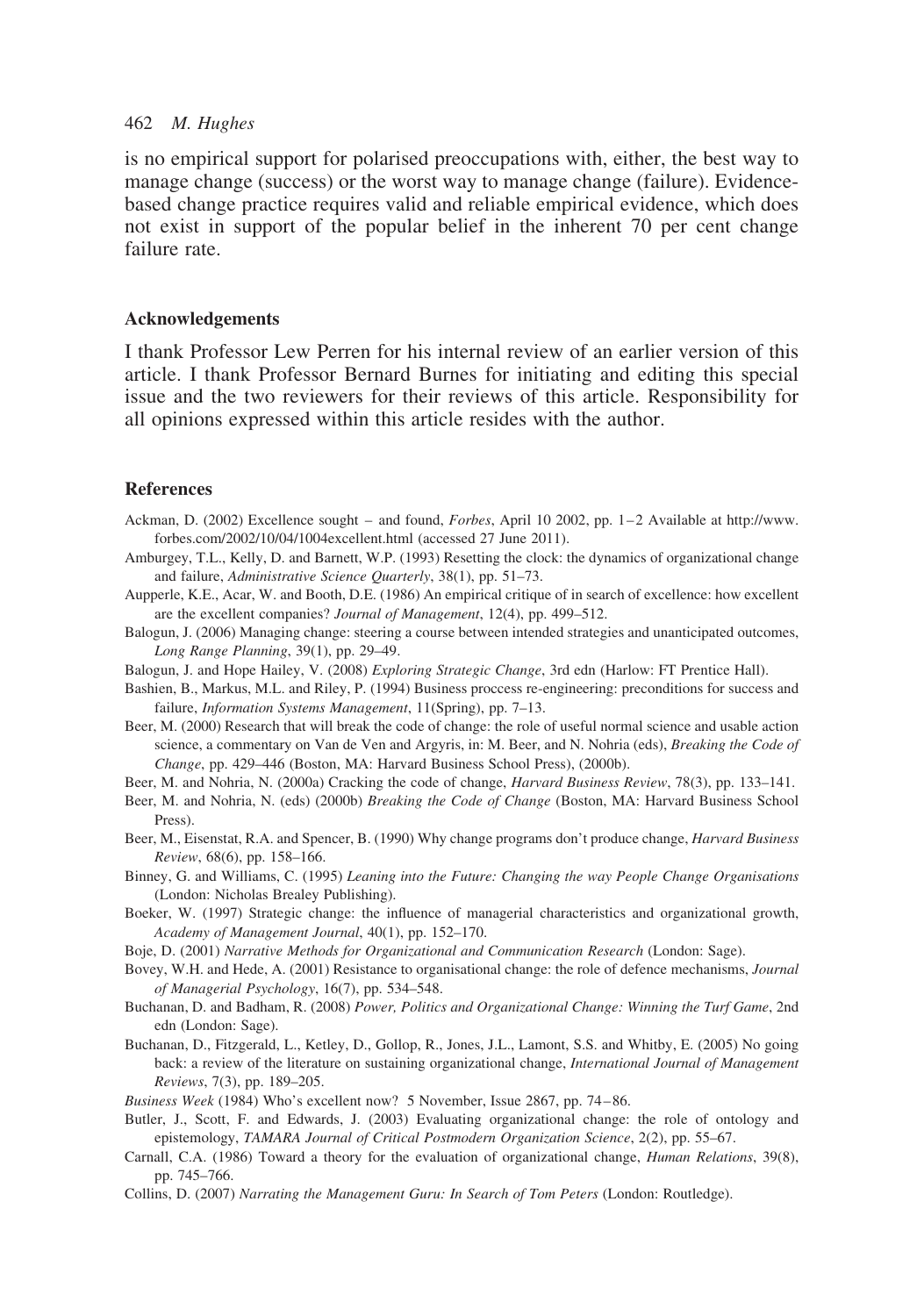- Collins, D. and Rainwater, K. (2005) Managing change at Sears: a sideways look at a tale of corporate transformation, Journal of Organizational Change Management, 18(1), pp. 16–30.
- Cooke, B. (1999) Writing the left out of management theory: the historiography of the management of change, Organization, 6(1), pp. 81–105.
- Dawson, P. (2003) Understanding Organizational Change: The Contemporary Experience of People at Work (London: Sage).
- Doyle, M. (2001) Dispersing change agency in high velocity change organisations: issues and implications, Leadership and Organization Development Journal, 22(7), pp. 321–329.
- Doyle, M., Claydon, T. and Buchanan, D. (2000) Mixed results, lousy process: the management experience of organizational change, British Journal of Management, 11(Special Issue), pp. S59–S80.
- Gabriel, Y. (2000) Storytelling in Organizations: Facts, Fictions and Fantasies (Oxford: Oxford University Press).
- George, J.M. and Jones, G.R. (2000) The role of time in theory and theory building, Journal of Management, 26(4), pp. 657–684.
- Guest, D. (1992) Right enough to be dangerously wrong: an analysis of the 'in search of excellence' phenomenon, in: G. Salaman (ed.), Human Resource Strategies, pp. 1–19 (London: Sage).
- Hall, G., Rosenthal, J. and Wade, J. (1993) How to make reengineering really work, *Harvard Business Review*, 71(6), pp. 119–131.
- Hammer, M. (1990) Reengineering work: don't automate obliterate, Harvard Business Review, 68(4), pp. 104–12.
- Hammer, M. and Champy, J. (1993) Reengineering the Corporation: a Manifesto for Business Revolution (London: Nicholas Brearly).
- Hammer, M. and Stanton, S.A. (1995) The Reengineering Revolution: a Handbook (New York, NY: Harper Collins).
- Hardy, C. (1996) Understanding power: bringing about strategic change, British Journal of Management, 7(Special Issue), pp. S3–S16.
- Handy, C. (1994) The Empty Raincoat: Making Sense of the Future (London: Random House UK).
- Hope Hailey, V. and Balogun, J. (2002) Devising context sensitive approaches to change: the example of Glaxo Wellcome, Long Range Planning, 35(2), pp. 153–178.
- Kelemen, M., Forrester, P. and Hassard, J. (2000) BPR and TQM: divergence or convergence? in: D. Knights, and H. Willmott (eds), The Reengineering Revolution: Critical Studies of Corporate Change, pp. 154–173 (London: Sage).
- Keller, S. and Aiken, C. (2009) The inconvenient truth about change management, McKinsey and Company, Available at [http://www.mckinsey.com/App\\_Media/Reports/Financial\\_Services/The\\_Inconvenient\\_Truth\\_](http://www.mckinsey.com/App_Media/Reports/Financial_Services/The_Inconvenient_Truth_About_Change_Management.pdf) About Change Management.pdf (accessed 4 July 2011).
- Kotter, J.P. (1995) Leading change: why transformation efforts fail, Harvard Business Review, 73(2), pp. 59–67.
- Kotter, J.P. (2008) A Sense of Urgency (Boston, MA: Harvard Business School Press).
- Lewin, K. (1947) Frontiers in group dynamics, in; D. Cartwright (ed.), (1952), Field Theory in Social Science, pp. 301–336 (London: Social Science Paperbacks).
- McKinsey and Company (2006) Organizing for successful change management: a McKinsey global survey, The Mckinsey Quarterly, July, pp. 1–8. Available at [http://www.mckinseyquarterly.com/Organization/Change\\_](http://www.mckinseyquarterly.com/Organization/Change_Management/Organizing_for_successful_change_management_A_McKinsey_Global_Survey_1809) [Management/Organizing\\_for\\_successful\\_change\\_management\\_A\\_McKinsey\\_Global\\_Survey\\_1809](http://www.mckinseyquarterly.com/Organization/Change_Management/Organizing_for_successful_change_management_A_McKinsey_Global_Survey_1809) (accessed 13 November 2010).
- Pace, S. and Mulvin, G. (2002) Managing change: strategies that work, Bain and Company. Available at [http://](http://www.bain.com/bainweb/publications/publications_detail.asp?id=10331&menu_url=publications_results.asp) [www.bain.com/bainweb/publications/publications\\_detail.asp?id=10331&menu\\_url=publications\\_results.](http://www.bain.com/bainweb/publications/publications_detail.asp?id=10331&menu_url=publications_results.asp) [asp](http://www.bain.com/bainweb/publications/publications_detail.asp?id=10331&menu_url=publications_results.asp) (accessed on 13 November 2010).
- Palmer, I., Dunford, R. and Akin, G. (2009) Managing Organizational Change: a Multiple Perspectives Approach (Boston, MA: McGraw Hill).
- Peters, T.J. and Waterman, R.H. (1982) In Search of Excellence: Lessons from America's Best Run Companies (New York, NY: Harper & Row).
- Pettigrew, A.M. (1985) The Awakening Giant: Continuity and Change in ICI (Oxford: Blackwell).
- Pettigrew, A.M. (1990) Longitudinal field research on change theory and practice, Organization Science, 1(3), pp. 267–292.
- Pettigrew, A.M. (2000) Linking change processes to outcomes: a commentary on Ghoshal, Bartlett and Weick, in: M. Beer, and N. Nohria (eds), Breaking the Code of Change, pp. 243–265 (Boston, MA: Harvard Business School Press), (2000).